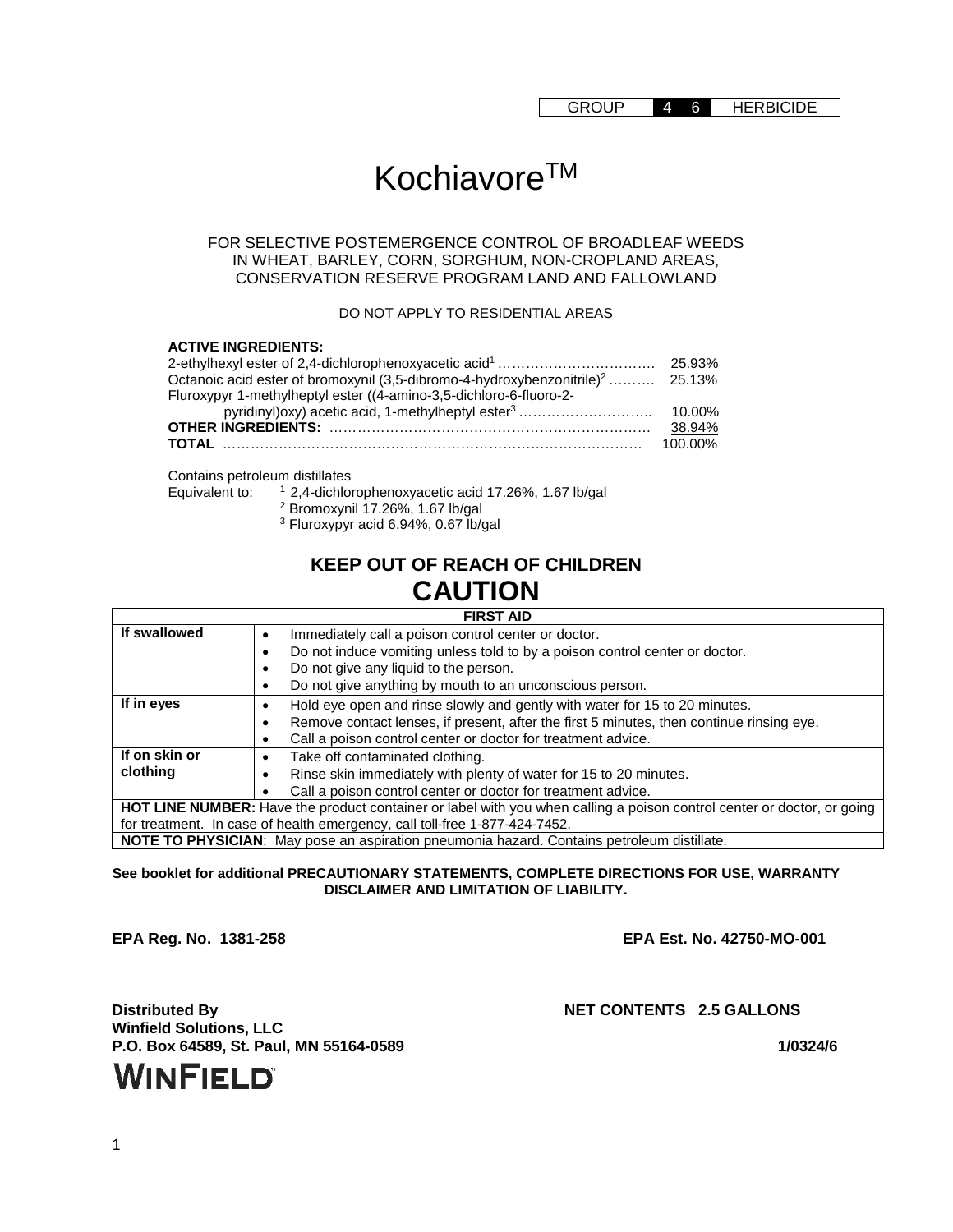#### **PRECAUTIONARY STATEMENTS HAZARDS TO HUMANS AND DOMESTIC ANIMALS**

**CAUTION:** Harmful if swallowed. Causes moderate eye irritation. Avoid contact with eyes, skin or clothing. Wash thoroughly with soap and water after handling and before eating, drinking, chewing gum, using tobacco or using the toilet. Remove and wash contaminated clothing before reuse.

#### **PERSONAL PROTECTIVE EQUIPMENT (PPE):**

Some materials that are chemical-resistant to this product are listed below.

#### **All mixers, loaders, applicators, flaggers, and other handlers must wear:**

- Long-sleeved shirt and long pants
- Chemical-resistant gloves such as barrier laminate, butyl rubber, nitrile rubber, or viton
- Chemical-resistant apron when mixing or loading, cleaning equipment, cleaning up spills, or otherwise exposed to the concentrate
- Shoes plus socks

Discard clothing and other absorbent materials that have been drenched or heavily contaminated with this product's concentrate. Do not reuse them. Follow manufacturer's instructions for cleaning/maintaining PPE. If no such instructions for washables exist, use detergent and hot water. Keep and wash PPE separately from other laundry.

To reduce exposure to residues, wash the spray rig, tractor, and all other equipment used to handle or apply this product with water daily or before using the equipment for any other purpose.

**ENGINEERING CONTROLS:** When handlers use closed systems, enclosed cabs, or aircraft in a manner that meets the requirements listed in the Worker Protection Standard (WPS) for agricultural pesticides [40 CFR 170.240 (d) (4-6)], the handler PPE may be reduced or modified as specified in the WPS. Pilots must use an enclosed cockpit that meets the requirements listed in the WPS for agricultural pesticides [40 CFR 170.240(d)(6)]

#### **USER SAFETY RECOMMENDATIONS**

#### **Users should:**

• Wash hands before eating, drinking, chewing gum, using tobacco or using the toilet.

• Remove clothing/PPE immediately if pesticide gets inside. Then wash thoroughly and put on clean clothing. If pesticide gets on skin, wash immediately with soap and water.

• Remove PPE immediately after handling this product. Wash the outside of gloves before removing. As soon as possible, wash thoroughly and change into clean clothing.

#### **ENVIRONMENTAL HAZARDS**

This pesticide is toxic to fish and aquatic invertebrates. Do not apply directly to water, or to areas where surface water is present or to intertidal areas below the mean high water mark. Do not contaminate water when cleaning equipment or disposing of equipment washwater or rinsate. Drift and runoff may be hazardous to aquatic organisms in water adjacent to treated areas.

This chemical has properties and characteristics associated with chemicals detected in groundwater. The use of this chemical in areas where soils are permeable, particularly where the water table is shallow, may result in groundwater contamination. Application around a cistern or well may result in contamination of drinking water or groundwater.

#### **PHYSICAL AND CHEMICAL HAZARDS**

Do not mix or allow coming in contact with oxidizing agent. Hazardous chemical reaction may occur.

#### **DIRECTIONS FOR USE**

It is a violation of Federal law to use this product in a manner inconsistent with its labeling.

Do not apply this product in a way that will contact workers or other persons, either directly or through drift. Only protected handlers may be in the area during application. For any requirement specific to your State or Tribe, consult the agency responsible for pesticide regulation.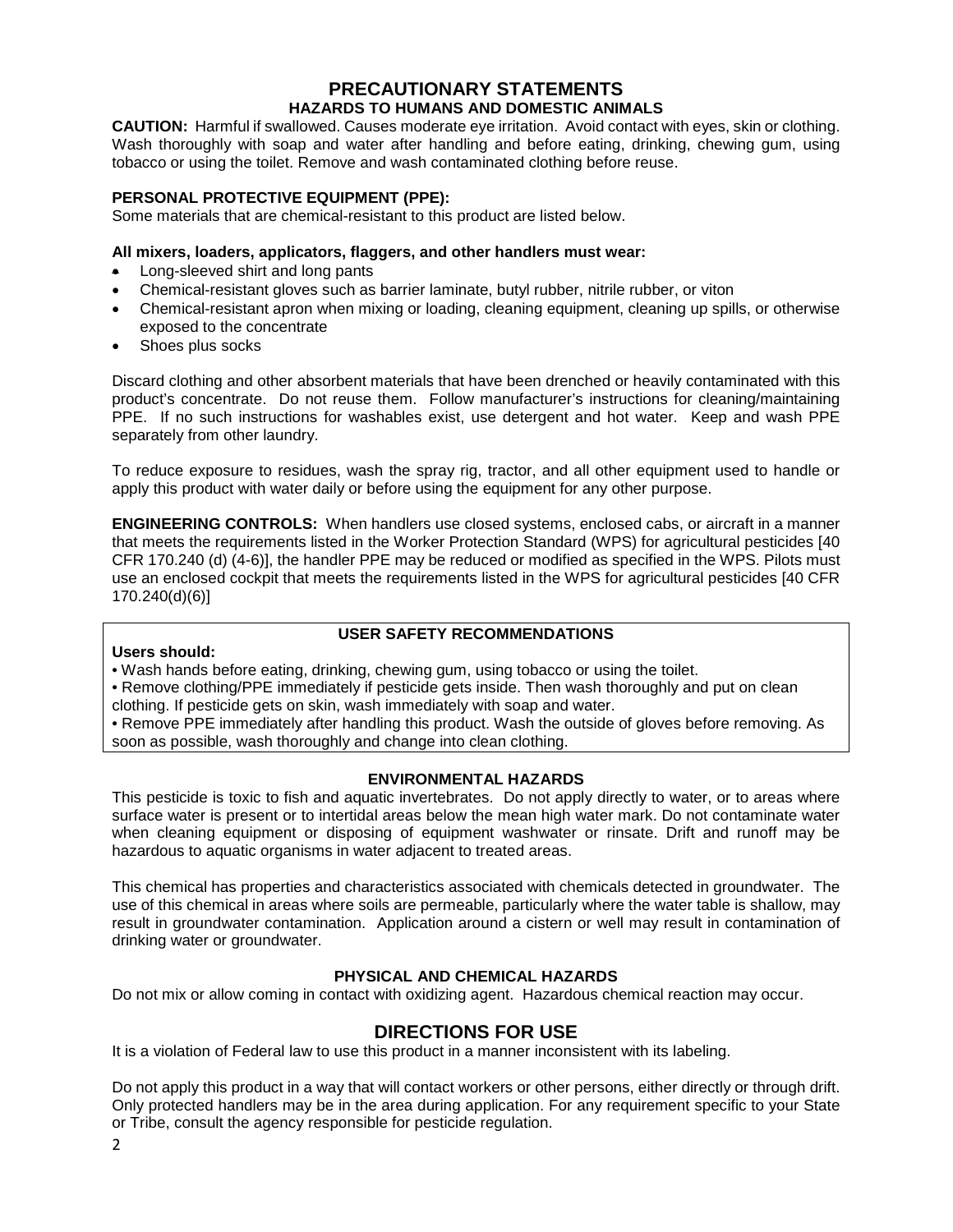#### **AGRICULTURAL USE REQUIREMENTS**

Use this product only in accordance with its labeling and with the Worker Protection Standard, 40 CFR Part 170. This standard contains requirements for the protection of agricultural workers on farms, forests, nurseries, and greenhouses, and handlers of agricultural pesticides. It contains requirements for training, decontamination, notification, and emergency assistance. It also contains specific instructions and exceptions pertaining to the statements on this label about personal protective equipment (PPE) and restricted-entry intervals. The requirements in this box only apply to uses of this product that are covered by the Worker Protection Standard.

Do not enter or allow worker entry into treated areas during the restricted-entry interval (REI) of 24 hours.

PPE required for early entry to treated areas that is permitted under the Worker Protection Standard and that involves contact with anything that has been treated, such as plants, soil, or water, is coveralls, chemical-resistant gloves such as barrier laminate, butyl rubber, nitrile rubber, or viton, shoes plus socks, and protective eyewear.

#### **NON-AGRICULTURAL USE REQUIREMENTS**

The requirements in this box apply to uses of this product that are NOT within the scope of the Worker Protection Standard for agricultural pesticides (40 CFR part 170). The WPS applies when this product is used to produce agricultural plants on farms, forests, nurseries, or greenhouses.

Do not enter or allow people (or pets) to enter the treated area until sprays have dried.

#### **USE INFORMATION**

Kochiavore is an emulsifiable concentrate that provides selective postemergence control of broadleaf weeds in wheat, barley, corn and sorghum and non-cropland areas, including Conservation Reserve Program land and fallowland.

#### **RESISTANCE MANAGEMENT RECOMMENDATIONS**

Kochiavore is a premix of two Group 4 and one Group 6 herbicides. Any weed population may contain or develop plants naturally resistant to Group 4 and/or Group 6 herbicides. Weed species with acquired resistance to Group 4 and/or Group 6 herbicides may eventually dominate the weed population if Group 4 and/or Group 6 herbicides are used repeatedly in the same field or in successive years as the primary method of control for targeted species. This may result in partial or total loss of control of those species by Kochiavore or other Group 4 and/or Group 6 herbicides.

To delay herbicide resistance consider:

- Avoiding the consecutive use of Kochiavore or other target site of action Group 4 and/or Group 6 herbicides that have a similar target site of action, on the same weed species.
- Using tank-mixtures or premixes with herbicides from different target site of action Groups as long as the involved products are all registered for the same use, have different sites of action, and are both effective at the tank mix or prepack rate on the weed(s) of concern.
- Basing herbicide use on a comprehensive IPM program.
- Monitoring treated weed populations for loss of field efficacy.
- Contacting your local extension specialist, certified crop advisors, and/or Winfield Solutions, LLC representative for herbicide resistance management and/or integrated weed management recommendations for specific crops and resistant weed biotypes.

#### **USE RESTRICTIONS**

- For Crop Uses: Do NOT apply more than 1.5 pints (0.31 lb. AE 2,4-D; 0.31 lb. AE bromoxynil; 0.13 lb. AE fluroxypyr) of this product per acre per growing season
- For Non-Cropland Uses: Unless otherwise noted for a specific non-cropland use, Do NOT apply more than 2.5 pints (0.52 lb. AE 2,4-D, 0.52 lb. AE bromoxynil and 0.21 lb. AE fluroxypyr) of this product per acre per growing season.
- When applying this product, do not contaminate water used for domestic purposes or irrigation ditches.
- Do not allow spray drift to come in contact with or apply this product directly to susceptible broadleaf plants or broadleaf crops, including but not limited to the following: alfalfa, canola, cotton, edible beans,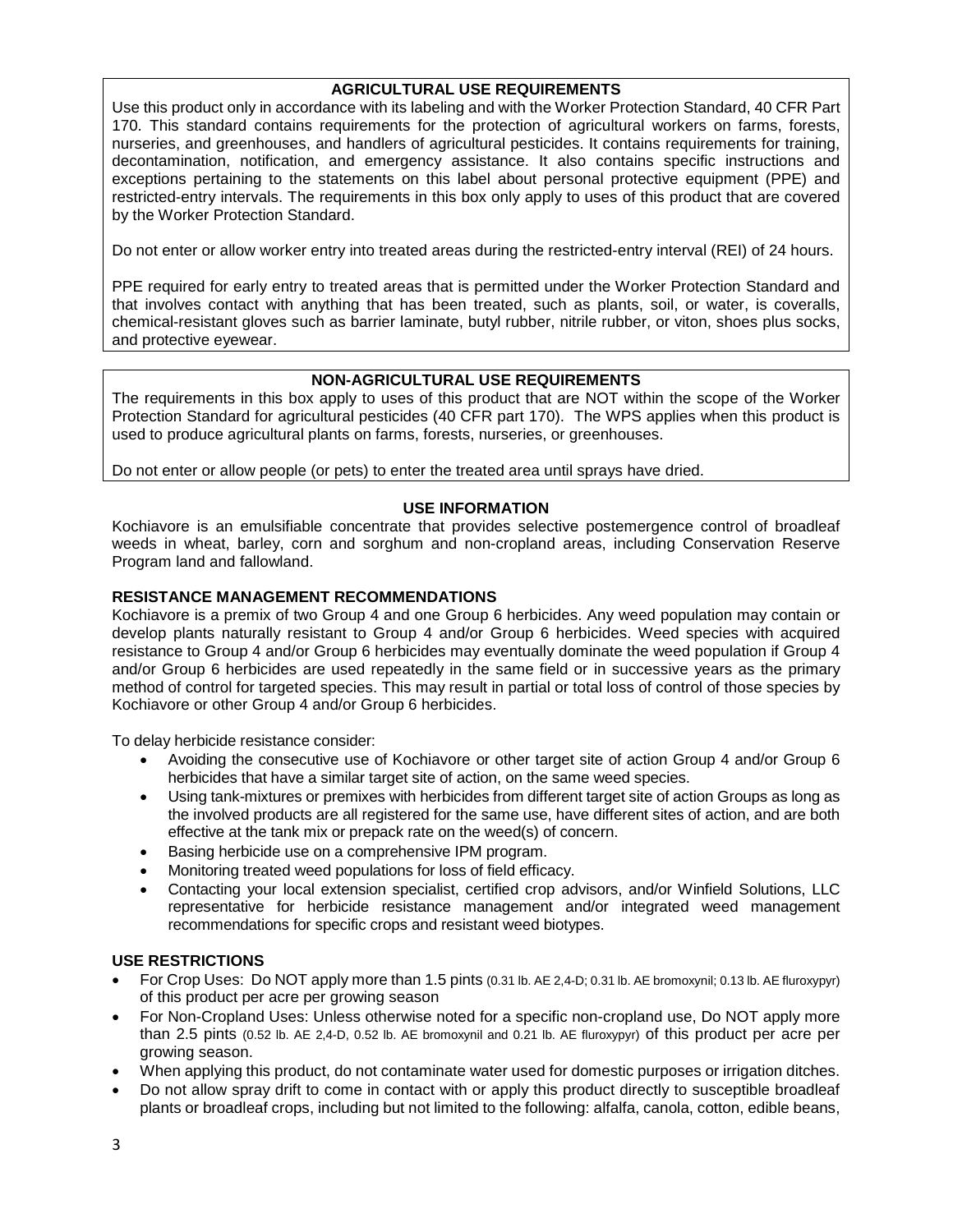grapes, lentils, lettuce, mustard, peas, potatoes, radishes, soybeans, sugar beets, sunflowers, tobacco or tomatoes.

- Do not apply this product through any type of irritation system (i.e., chemigation).
- A 30 day Plant Back Interval (PBI) is required for all crops listed on this label or Federally approved supplemental labeling. A 120 day PBI is required for all other crops not listed on the label.
- Aerial application is prohibited within 300 feet of residential areas (e.g., homes, schools, playgrounds, shopping areas, hospitals, etc.).
- Do not apply with backpack or hand-held application equipment.
- Do not apply to playgrounds, schoolyards, or other residential turfgrass areas, including golf courses, putting greens, or tees.
- Do not use this product on sod farms.

#### **SPRAY DRIFT MANAGEMENT**

A variety of factors including weather conditions (e.g., wind direction, wind speed, temperature, and relative humidity) and method of application (e.g., ground, aerial) can influence pesticide drift. The applicator must evaluate all factors and make appropriate adjustments when applying this product.

2,4-D esters may volatize during conditions of low humidity and high temperatures. Do not apply during conditions of low humidity and high temperatures.

#### **Droplet Size**

When applying sprays that contain 2,4-D as the sole active ingredient, or when applying sprays that contain 2,4-D mixed with active ingredients that require a Coarse or coarser spray, apply only as a Coarse or coarser spray (ASABE S572.1) or a volume median diameter of 385 microns or greater for spinning atomizer nozzles.

When applying sprays that contain 2,4-D mixed with other active ingredients that require a Medium or more fine spray, apply only as a Medium or coarser spray (ASABE S572.1) or a volume median diameter of 300 microns or greater for spinning atomizer nozzles.

#### **Wind Speed**

Do not apply at wind speeds greater than 15 mph. Only apply this product if the wind direction favors ontarget deposition and there are not sensitive areas (including, but not limited to, residential areas, bodies of water, known habitat for non-target species, non-target crops) within 250 feet downwind. If applying a Medium spray, leave one swath unsprayed at the downwind edge of the treated field.

#### **Temperature Inversions**

If applying at wind speeds less than 3 mph, the applicator must determine if:

a) conditions of temperature inversion exist, or

b) stable atmospheric conditions exist at or below nozzle height. Do not make applications into areas of temperature inversions or stable atmospheric conditions.

#### **Susceptible Plants**

Do not apply under circumstances where spray drift may occur to food, forage, or other plantings that might be damaged or crops thereof rendered unfit for sale, use or consumption. Susceptible crops include, but are not limited to, cotton, okra, flowers, grapes (in growing stage), fruit trees (foliage), soybeans (vegetative stage), ornamentals, sunflowers, tomatoes, beans, and other vegetables, or tobacco. Small amounts of spray drift that might not be visible may injure susceptible broadleaf plants.

#### **Other State and Local Requirements**

Applicators must follow all state and local pesticide drift requirements regarding application of 2,4-D herbicides. Where states have more stringent regulations, they must be observed.

#### **Equipment**

All aerial and ground application equipment must be properly maintained and calibrated using appropriate carriers or surrogates.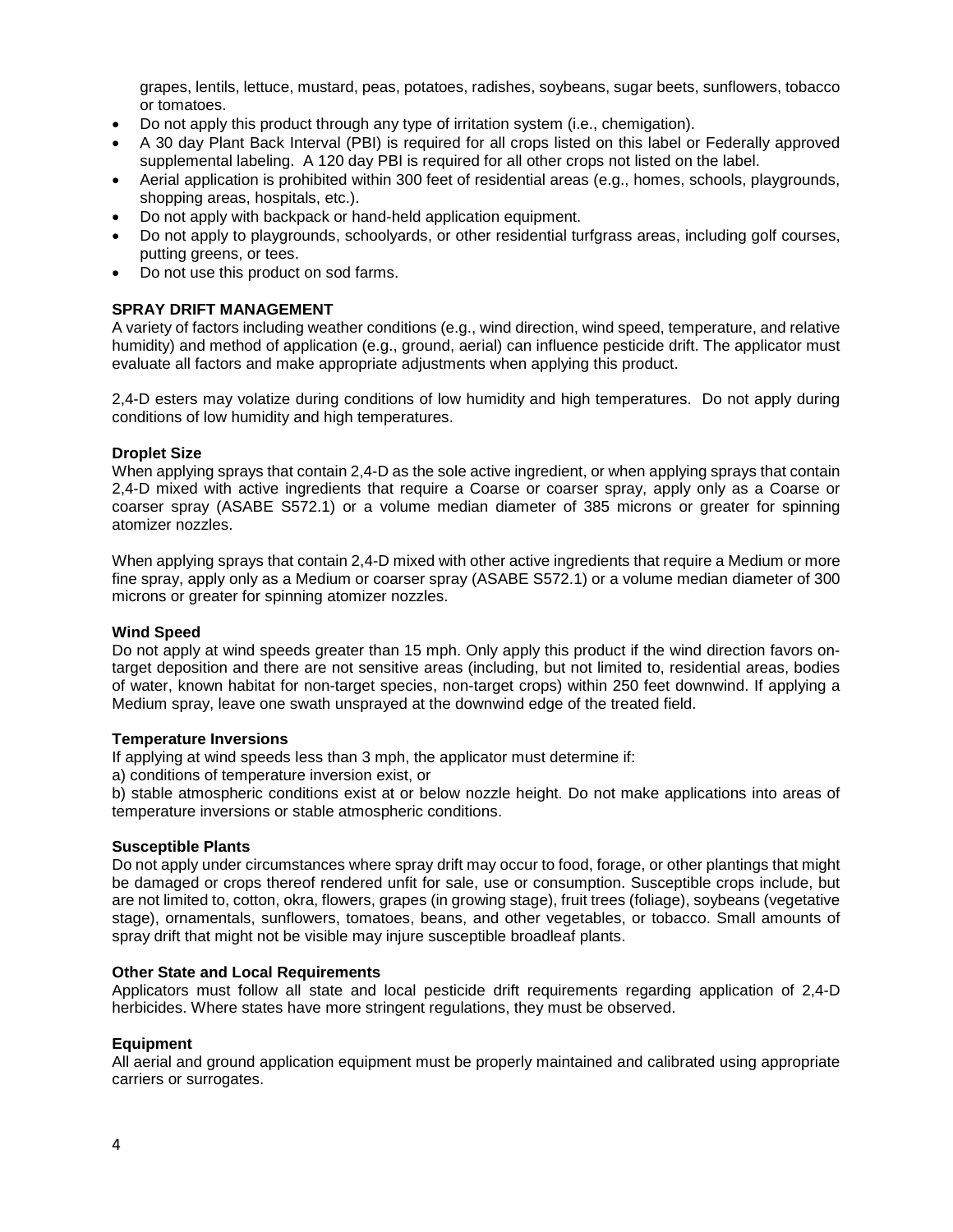#### **Additional requirements for aerial applications:**

**Restriction: In non-cropland areas (including rights-of-way), this product may be applied aerially only by helicopter.** Do NOT apply this product to non-cropland areas using fixed-wing aircraft.

The boom length must not exceed 75% of the wingspan or 90% of the rotor blade diameter. Release spray at the lowest height consistent with efficacy and flight safety. Do not release spray at a height greater than 10 feet above the crop canopy unless a greater height is required for aircraft safety. This requirement does not apply to forestry or rights-of-way applications.

When applications are made with a crosswind, the swath will be displaced downwind. The applicator must compensate for this by adjusting the path of the aircraft upwind.

#### **Additional requirements for ground boom application:**

Do not apply with a nozzle height greater than 4 feet above the crop canopy.

#### **MIXING INSTRUCTIONS**

This product may be tank mixed with other products at specified rates as long as tank mixing is not prohibited by the label(s) of the tank mix partner products, or as otherwise noted within the specific crop use directions for this product, and the tank mix partner products are labeled for the timing and method of application for the use site to be treated. If compatibility with another product is not known, perform a (jar) test to determine compatibility (see below).

This product can be mixed with some liquid fertilizers or liquid iron materials. Because liquid fertilizers and liquid iron differ in pH, free ammonia content, density, salt concentration and percentage of water, a compatibility test (see below) is recommended prior to mixing in the application equipment. All regulations, either State or Federal, relating to the application of liquid fertilizers or liquid iron and this product must be strictly followed.

#### **Tank Mixing Precautions**

- Follow all applicable directions, restrictions and precautions that appear on the respective tank mix product labels.
- Do not exceed specified application rates. Do NOT tank mix with other pesticide products that contain the same active ingredient as this product unless the label of either mix partner specifies the maximum dosages that may be applied.
- Prior to final use, perform a (jar) test to verify the compatibility of tank mix partner products (see below).

#### **Tank Mix Compatibility (Jar) Test**

The following jar test is recommended prior to tank mixing to ensure the compatibility of this product with other tank mix partner products:

1) Mix the desired tank mix ingredients in their relative proportions in a clear glass quart jar with lid.

2) Invert the jar containing the mixture several times and observe the mixture for approximately 1/2 hour.

3) If the mixture balls-up, forms flakes, sludges, gels, oily films or layers, or other precipitates, it is not compatible and the tank mix combinations should not be used.

#### **Tank Mixing Instructions**

Note: When adding ingredients to the mixture, allow time for each ingredient to be thoroughly mixed before adding the next.

- 1. Fill spray tank with water equal to 1/4 to 1/3 of the required spray volume and start agitation.
- 2. Maintain agitation continuously during mixing, final filling and while applying.
- 3. Add different formulation types in the following order, being certain to allow sufficient time for each product to completely mix and disperse after addition. Kochiavore is an emulsifiable concentrate (EC) formulation.
	- a) dry flowables
	- b) wettable powders
	- c) aqueous suspensions
	- d) flowables or liquids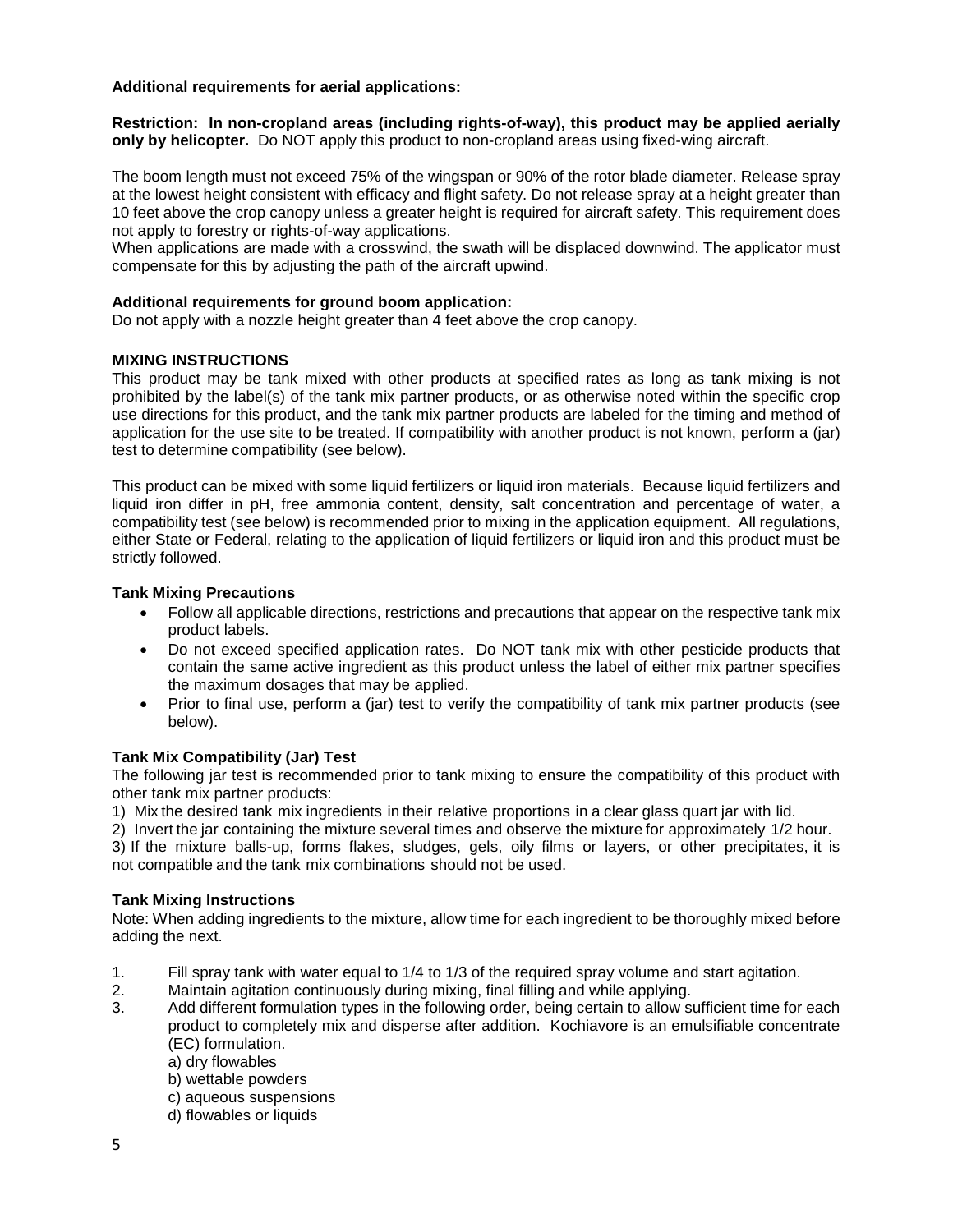- 4. Maintain agitation and fill spry tank to 3/4 of total spray volume and then add this product, other emulsifiable concentrates and any solutions.
- 5. Finish filling the spray tank.

While spraying, the tank mix ingredients may settle out of suspension if agitation is stopped before the spray tank is empty. The settled materials must be resuspended before any spraying is resumed. Note that settled material may be more difficult to resuspend than when originally mixed.

#### **APPLICATION TIMING**

Only weeds that have emerged at the time of application will be controlled, therefore, be certain to apply to actively growing weeds. Weed control may be reduced and the risk of crop injury (at all stages of growth) may increase if extreme growing conditions (such as drought or near-freezing temperatures) occur prior to, at, or following application. Control may be decreased if target plant foliage is wet at the time of application. Applications of this product are rainfast within 1 hour after application.

#### **Effect of Temperature on Herbicidal Activity**

The herbicidal activity of this product is influenced by weather conditions. Optimum herbicidal activity requires active plant growth and temperatures between 55°F to 75°F. Reduced efficacy will occur when temperatures are below 45°F or above 85°F. Weed control and crop tolerance may be reduced if frost occurs before or shortly after application (3 days).

#### **SPRAY COVERAGE**

Use sufficient spray volume to provide thorough coverage and a uniform spray pattern. For best results (and to minimize spray drift), apply in a spray volume of 8 gallons or more per acre by ground and 3 or more gallons of total spray volume per acre by air. Spray volume should be increased as weed density and vegetative canopy increase in order to obtain equivalent weed control; however, do not exceed 40 gallons per acre total spray volume. Rather than increasing boom pressure, decrease spraying speed or use larger nozzle tips to increase spray volume.

Use only nozzle types and spray equipment designed for herbicide application. To reduce spray drift, be certain to follow the precautions under the heading, "Spray Drift Management".

#### **Adjuvants**

Unless otherwise noted within the specific crop and non-cropland use directions, a high-quality adjuvant may be used to improve weed control. An adjuvant can optimize herbicidal activity when applications are made at lower carrier volumes, under conditions of cool temperature, low relative humidity or drought, or to small, heavily pubescent kochia. When an adjuvant is to be used with this product, Winfield Solutions, LLC recommends the use of a Council of Producers & Distributors of Agrotechnology (CPDA) certified adjuvant.

#### **Spot Treatments**

Only apply using a calibrated boom sprayer using the directions below. Application rates in the table below are based on an area of 1,000 square feet.

Do not apply with backpack or hand-held application equipment.

Mix the amount of this product (fluid ounces or ml) corresponding to the desired broadcast rate in one or more gallons of spray. To calculate the amount of this product required for larger areas, multiply the table value (fluid ounces or ml) by the area to be treated in "thousands" of square feet. An area of 1,000 square feet is approximately 10.5 X 10.5 yards (strides) in size.

For example: If the area to be treated is 3,500 square feet, multiply the table value by 3.5 (calc. 3,500  $\div$  $1,000 + 3.5$ ).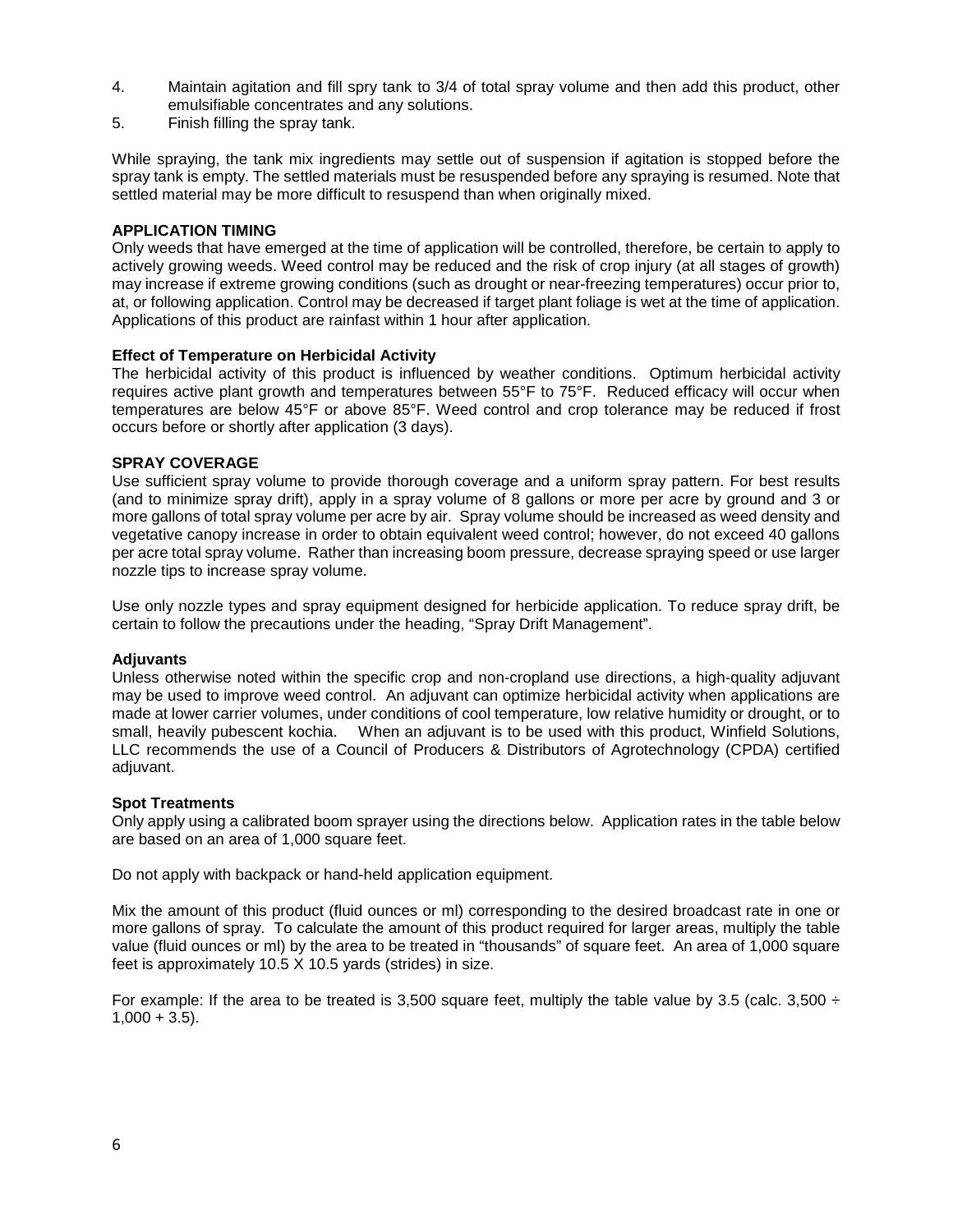| <b>Broadcast Rate Conversion Table for Spot Treatments</b>                                         |                       |  |
|----------------------------------------------------------------------------------------------------|-----------------------|--|
| <b>Broadcast Rate</b>                                                                              | Kochiavore per Gallon |  |
| (Pints per Acre)                                                                                   | (Fluid Ounces (ml))   |  |
|                                                                                                    | 0.37(10.9)            |  |
| (0.21 lb. AE 2,4-D; 0.21 lb. AE bromoxynil; 0.08 AE fluroxypyr)                                    |                       |  |
| $1 - 1/2$                                                                                          | 0.55(16.3)            |  |
| (0.31 lb. AE 2,4-D; 0.31 lb. AE bromoxynil; 0.13 lb. AE fluroxypyr)                                |                       |  |
| 2-1/2 (Non-Cropland Use Only)                                                                      | 0.92(27.2)            |  |
| $(0.52 \text{ lb. AE } 2.4 \text{ -D}, 0.52 \text{ lb. AE}$ bromoxynil and 0.21 lb. AE fluroxypyr) |                       |  |

#### **APPLICATION RATES**

In general, the application rates at the lower end of the specified rate range will be efficacious when applied to susceptible weed species with young, succulent growth. Use the higher rates within the rate range when applying to less sensitive species, perennials, and under conditions where control is more difficult (e.g., when plants are stressed due to drought or extreme temperatures, in dense weed stands and/or the weeds are larger). The higher rates will also be needed to control or suppress weeds in areas where competition from crops is not present (e.g., fallowland).

#### **SPRAYER CLEANUP**

To avoid injury to desirable plants, before applying other chemicals with the equipment used to apply this product, all equipment must be thoroughly cleaned.

- 1. After applying this product, flush and rinse application equipment with water thoroughly, disposing of the water according to the disposal instructions in this label. All rinse water must be disposed of in compliance with local, state and federal guidelines.
- 2. Hose down the interior surfaces of the tank, flushing the tank, hoses, boom and nozzles with clean water for 10 minutes.
- 3. Fill the tank with water and recirculate for 15 minutes.
- 4. Spray part of the mixture through the hoses, boom and nozzles and drain the tank.
- 5. Remove the nozzles and screens and clean separately.
- 6. If the spray equipment will be used on crops other than those labeled for this product, repeat steps 1 and 2 and thoroughly wash the outside of spray tank and the boom.

| <b>Broadleaf Weeds Controlled or Suppressed</b> |                               |                                |
|-------------------------------------------------|-------------------------------|--------------------------------|
| Arrowhead                                       | Goatsbeard                    | Nightshade spp <sup>+</sup> .  |
| Bedstraw (cleavers)                             | Gumweed                       | Pennycress, field              |
| Bindweed, field <sup>+</sup>                    | Hemp dogbane                  | Pigweed spp.                   |
| Bindweed, hedge                                 | Horsetail, field <sup>+</sup> | Plantain                       |
| Buckwheat, wild                                 | Horseweed (marestail)         | Potato, volunteer <sup>†</sup> |
| Canola, volunteer                               | Jimsonweed                    | Prickly lettuce                |
| Chickweed                                       | Knotweed                      | Prickly pear cactus            |
| Clover, white                                   | Kochia <sup>1</sup>           | Puncturevine                   |
| Cocklebur                                       | Lambsquarter                  | Purslane, common               |
| Cockle, cow                                     | Mallow, common <sup>+</sup>   | Ragweed, common                |
| Coffeeweed                                      | Mallow, venice                | Smartweed, annual              |
| Devilsclaw                                      | Marshelder                    | Sunflower                      |
| <b>Fiddleneck</b>                               | Morningglory                  | Thistle, Russian               |
| Flax, volunteer                                 | Mustard spp.                  | Velvetleaf                     |
| Frenchweed                                      |                               |                                |

#### **APPLICATION INFORMATION**

**†Indicates Suppression Only -** Suppression is a reduction in weed competition (reduction is population or vigor) as compared to untreated areas. The degree of weed control and duration of effect may vary with weed size, density, application rate, coverage, and growing conditions before, during and after treatment.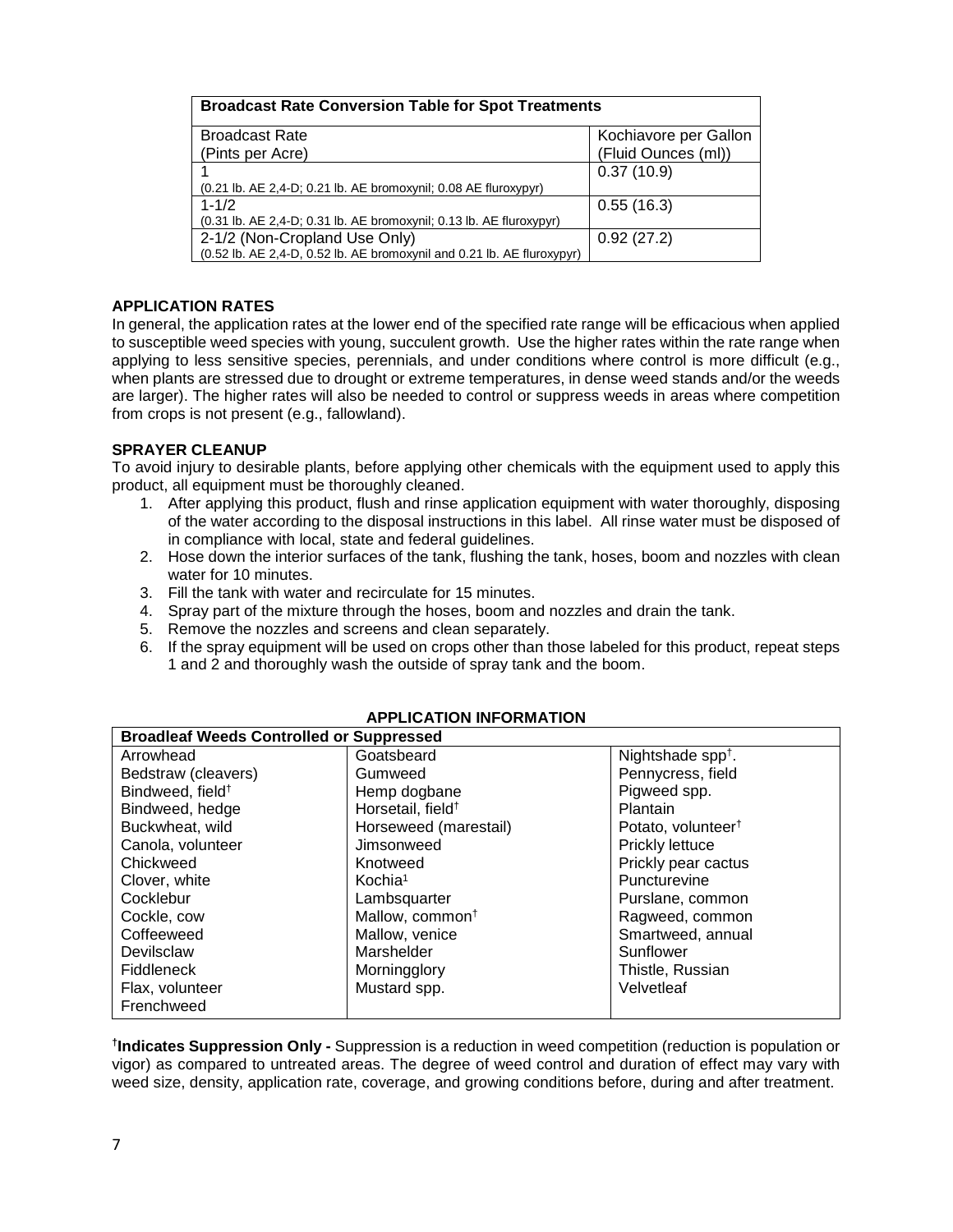1Includes biotypes that are herbicide-resistant or tolerant. Weeds germinating after spraying will not be controlled.

#### **Management of Kochia Biotypes**

Research indicates many biotypes of kochia may occur within a single field and while kochia biotypes can vary in their susceptibility to this product, in general all biotypes will be suppressed or controlled at the labeled rate of 1 to 1-1/2 pints per acre. A shift to more tolerant biotypes within a field may occur if this product is applied at rates lower than specified.

#### **Best Practices for Resistance Management**

Extensive populations of dicamba -tolerant kochia have been identified in certain small grain and corn production regions (such as Chouteau, Fergus, Liberty, Toole, and Treasure counties in the state of Montana). For optimal control of dicamba-tolerant kochia in these counties, apply this product at the rate of 1-1/2 pints per acre.

To minimize selection pressure and preserve the utility of this product for control of dicamba-tolerant kochia biotypes, this product should be rotated with products that do not contain dicamba.

#### **CROP USES**

| <b>CROP</b>   | <b>KOCHIAVORE</b>         | <b>DIRECTIONS</b>                                              |
|---------------|---------------------------|----------------------------------------------------------------|
|               | <b>APPLICATION RATE</b>   |                                                                |
| <b>BARLEY</b> | 1 to 1-1/2 pints per acre | POSTEMERGENT APPLICATION: Apply from the 4-leaf                |
| <b>WHEAT</b>  |                           | (Zadoks 14) to emergence of the flag leaf (Zadoks 37). Use the |
|               |                           | higher rates when weeds are less susceptible or for heavy      |
|               |                           | weed populations. To avoid injury, do not use with atrazine,   |
|               |                           | crop oils or other adjuvants, such as non-ionic surfactants.   |

Restrictions and limitations for barley and wheat:

- Do NOT harvest treated forage or allow livestock to graze treated areas within 45 days of application.
- Do NOT feed treated straw to livestock.
- The risk of crop injury at all stages of growth and poor weed control is increased if the application is made and extreme growing conditions (such as drought or near freezing temperatures) occur prior to, at, and following the application. Reduced weed control may also occur during these conditions.
- Do NOT apply when crop canopy covers the weeds as poor control will result.
- Preharvest Interval (PHI): Do NOT apply within 40 days prior to harvesting grain and straw or within 14 days prior to cutting hay.
- Make no more than one postemergence application per growing season at a maximum of 1.5 pints (0.31 lb. AE 2,4-D; 0.31 lb. AE bromoxynil; 0.13 lb. AE fluroxypyr) per acre per application, up to flag leaf emergence stage.
- Do NOT spray plants beyond the flag leaf emergence stage.
- Do NOT apply more than 1.5 pints of this product per acre per growing season.

| <b>FIELD</b> | 1 to 1-1/2 pints per acre | PREPLANT APPLICATION: Apply prior to planting. Delay               |
|--------------|---------------------------|--------------------------------------------------------------------|
| <b>CORN</b>  |                           | planting for a minimum of 7 days after application. Planting       |
|              |                           | sooner may result in unacceptable crop injury. Do not perform      |
|              |                           | tillage for at least 7 days after application. Do not use on sandy |
|              |                           | soils or unacceptable crop injury may result.                      |
|              | 1 to 1-1/2 pints per acre | PREEMERGENCE and REDUCED TILLAGE APPLICATION:                      |
|              |                           | Make applications after corn is planted but before emergence       |
|              |                           | to control emerged broadleaf weeds. Use the higher rates           |
|              |                           | when weeds are less susceptible or for heavy weed                  |
|              |                           | populations. The seed furrow must be completely closed at          |
|              |                           | application or severe crop injury may result. Do not use on        |
|              |                           | sandy soils or unacceptable crop injury may result.                |
|              | 1 to 1-1/2 pints per acre | POSTEMERGENT APPLICATION: Apply to field corn as a                 |
|              |                           | broadcast or band treatment from the V3 to the V5 growth           |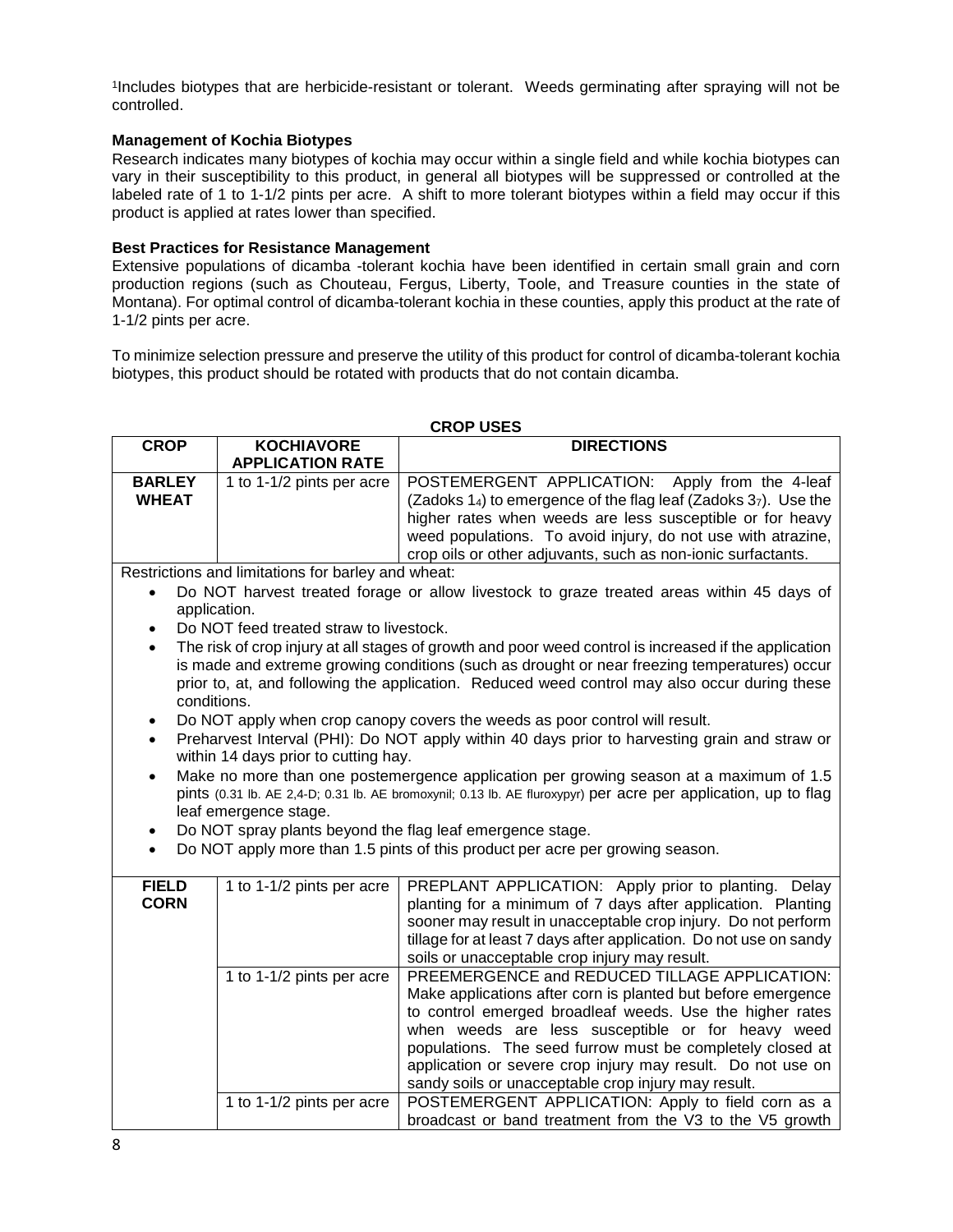| stages. Application prior to the V3 growth stage may result in<br>increased crop leaf burn.<br>Apply with drop nozzles and<br>directed spray only from the V6 growth stage. DO NOT apply<br>from 2 weeks before tasseling to dough stage.                                                                                                                                                                                                                                 |  |  |
|---------------------------------------------------------------------------------------------------------------------------------------------------------------------------------------------------------------------------------------------------------------------------------------------------------------------------------------------------------------------------------------------------------------------------------------------------------------------------|--|--|
|                                                                                                                                                                                                                                                                                                                                                                                                                                                                           |  |  |
| To avoid crop injury, do not use with atrazine, crop oils or other<br>adjuvants, such as non-ionic surfactants. Application during<br>high moisture and temperature conditions may cause crop<br>injury or brittleness. DO NOT cultivate for a week to 10 days<br>after treatment or stalk breakage may occur. Do not use on<br>sandy soils or unacceptable crop injury may result.                                                                                       |  |  |
| Restrictions and limitations for field corn:                                                                                                                                                                                                                                                                                                                                                                                                                              |  |  |
| Do not cut treated crop for feed or fodder or graze for 47 for days following application.                                                                                                                                                                                                                                                                                                                                                                                |  |  |
| Do not harvest within 90 days of application.<br>$\bullet$                                                                                                                                                                                                                                                                                                                                                                                                                |  |  |
| Seed corn producers should consult the respective seed corn company regarding tolerance of<br>$\bullet$<br>certain seed production inbred lines to bromoxynil octanoate.                                                                                                                                                                                                                                                                                                  |  |  |
| Maximum application of 3.0 pints (0.62 lb. AE 2,4-D; 0.62 lb. AE bromoxynil; 0.26 lb. AE fluroxypyr) per acre<br>$\bullet$<br>per growing season.                                                                                                                                                                                                                                                                                                                         |  |  |
| Preplant or preemergence:<br>Limited to one preplant or preemergence application per growing season.<br>Maximum rate of application: 1.5 pints (0.31 lb. AE 2,4-D; 0.31 lb. AE bromoxynil; 0.13 lb. AE fluroxypyr) per<br>acre.                                                                                                                                                                                                                                           |  |  |
| Postemergence:<br>Limited to one postemergence application per growing season.<br>٠                                                                                                                                                                                                                                                                                                                                                                                       |  |  |
| Maximum rate of application: 1.5 pints (0.31 lb. AE 2,4-D; 0.31 lb. AE bromoxynil; 0.13 lb. AE fluroxypyr) per<br>acre.                                                                                                                                                                                                                                                                                                                                                   |  |  |
|                                                                                                                                                                                                                                                                                                                                                                                                                                                                           |  |  |
| SORGHUM,<br>Apply to sorghum from the V4 but prior to the pre-boot stage.<br>1 to 1-1/2 pints per acre<br>Use drop nozzles and directed spray only from the V8 to the<br><b>GRAIN</b><br><b>AND</b><br>pre-boot stage. To reduce the potential for crop injury, drop<br><b>FORAGE</b><br>nozzles should direct the spray toward the soil surface, to<br>avoid spray contact with grain sorghum foliage. Do not apply<br>during the boot, flowering or early dough stages. |  |  |
| The higher rate may be needed for some weeds, such as<br>perennials or for heavy weed populations, but chances of crop<br>injury may increase. To avoid injury, do not use with atrazine,<br>crop oils or other adjuvants, such as non-ionic surfactants.                                                                                                                                                                                                                 |  |  |
| Some sorghum varieties and hybrids are 2,4-D sensitive. Crop<br>injury may also be increased by high moisture and<br>temperature conditions. Contact your seed company or<br>Extension Service for advice.                                                                                                                                                                                                                                                                |  |  |
| Restrictions and limitations for sorghum:<br>Do not harvest within 70 days of application.                                                                                                                                                                                                                                                                                                                                                                                |  |  |

- Do not permit meat or dairy animals to consume treated crop as fodder or forage or graze for 45 for days following application.
- Limited to 1 application per growing season.
- Maximum of 1.5 pints (0.31 lb. AE 2,4-D; 0.31 lb. AE bromoxynil; 0.13 lb. AE fluroxypyr) per acre per application.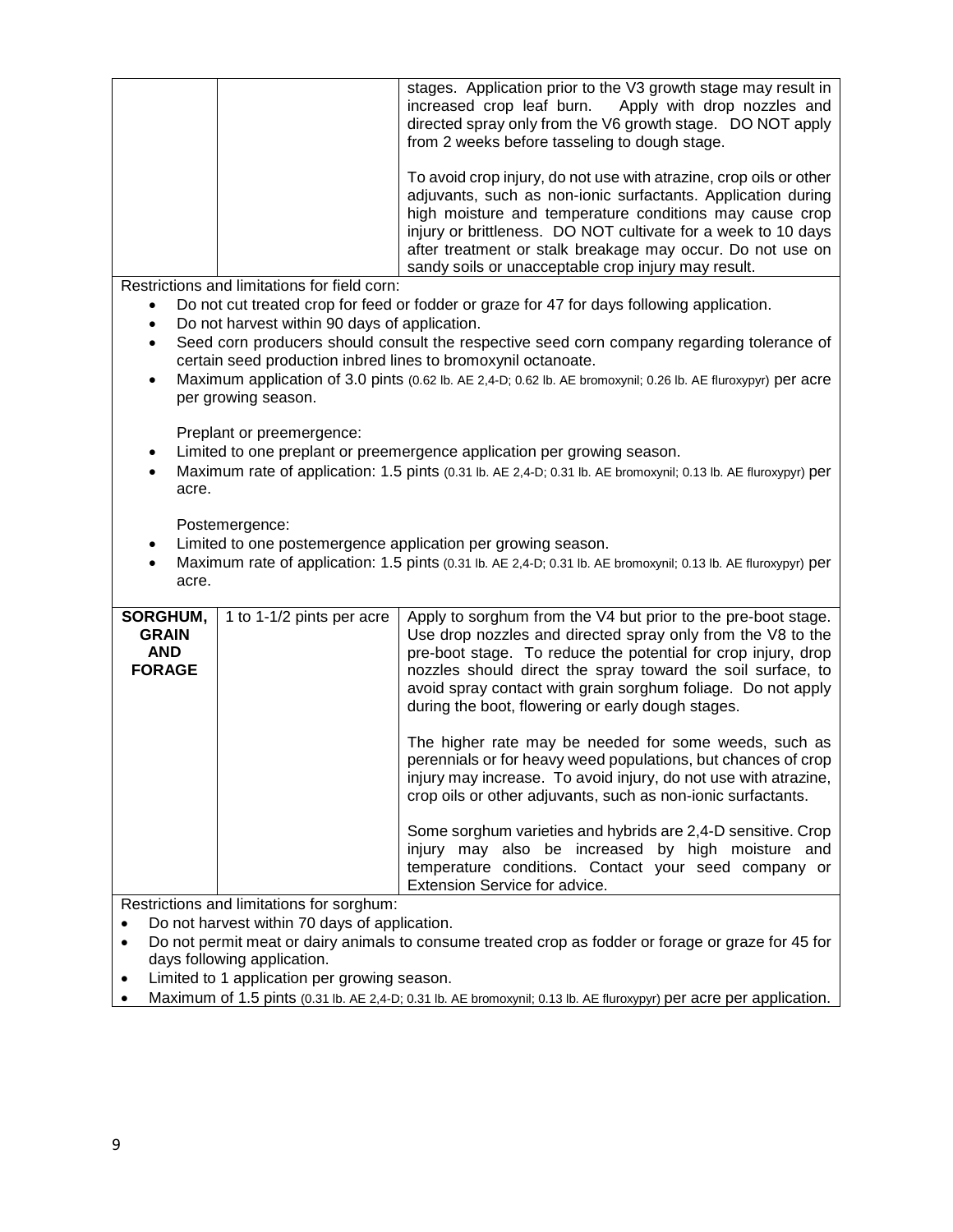#### **NON CROP USES (Non-Residential Sites Only)**

| <b>NON-CROP AREA</b>                                                                                                                                                              | (מוויט פאוט וואסווכארדושון)<br><b>KOCHIAVORE</b> | <b>DIRECTIONS</b>                                                                                                                                                                                                                                                                                                                                                                                                                                                                                                                                                                                            |
|-----------------------------------------------------------------------------------------------------------------------------------------------------------------------------------|--------------------------------------------------|--------------------------------------------------------------------------------------------------------------------------------------------------------------------------------------------------------------------------------------------------------------------------------------------------------------------------------------------------------------------------------------------------------------------------------------------------------------------------------------------------------------------------------------------------------------------------------------------------------------|
|                                                                                                                                                                                   | <b>APPLICATION RATE</b>                          |                                                                                                                                                                                                                                                                                                                                                                                                                                                                                                                                                                                                              |
| RIGHTS-OF-WAY,<br><b>ROADSIDES,</b><br><b>INDUSTRIAL SITES,</b><br><b>FENCE ROWS,</b><br><b>NON-IRRIGATION</b><br>DITCHBANKS,<br><b>NON-RESIDENTIAL</b><br><b>TURFGRASS AREAS</b> | 1-1/4 to 2-1/2 Pints per Acre                    | Mix with an adequate amount of water to<br>thoroughly saturate all weeds with spray<br>mixture. This may require a spray volume of<br>50 to 300 gallons of water per acre. Apply any<br>time between the time when plants come into<br>full leaf (spring) to when the plants begin to go<br>Best results are obtained when<br>dormant.<br>weeds are young and actively growing. Do not<br>cut weeds until herbicide has translocated<br>throughout the plant causing root death. For<br>small broadleaf weeds, use the lower rate.<br>Heavy, dense stands require the higher rate<br>with high water volume. |
|                                                                                                                                                                                   |                                                  | Use a high surfactant crop oil concentrate such<br>as Superb® HC, a high surfactant methylated<br>seed oil such as Destiny® HC or another crop<br>oil for improved performance.                                                                                                                                                                                                                                                                                                                                                                                                                              |
| <b>Restrictions and limitations:</b><br>Maximum of 2.5 pints (0.52 lb. AE 2,4-D, 0.52 lb. AE bromoxynil and 0.21 lb. AE fluroxypyr) of product per<br>$\bullet$                   |                                                  |                                                                                                                                                                                                                                                                                                                                                                                                                                                                                                                                                                                                              |
| acre per year.                                                                                                                                                                    |                                                  |                                                                                                                                                                                                                                                                                                                                                                                                                                                                                                                                                                                                              |
| $\bullet$                                                                                                                                                                         | Limited to 1 application per year.               |                                                                                                                                                                                                                                                                                                                                                                                                                                                                                                                                                                                                              |
| $\bullet$                                                                                                                                                                         |                                                  | Do not allow livestock to graze in treated areas or feed treated plant material to livestock.                                                                                                                                                                                                                                                                                                                                                                                                                                                                                                                |
| $\bullet$                                                                                                                                                                         | Do not use this product on sod farms             |                                                                                                                                                                                                                                                                                                                                                                                                                                                                                                                                                                                                              |
| research purposes.                                                                                                                                                                |                                                  | Applications to non-cropland areas are not applicable to treatment of commercial timber or other<br>plants being grown for sale or other commercial use, or for commercial seed production, or for                                                                                                                                                                                                                                                                                                                                                                                                           |
| <b>CONSERVATION</b>                                                                                                                                                               | 1-1/4 to 2-1/2 Pints per Acre                    | This product may be used for Conservation                                                                                                                                                                                                                                                                                                                                                                                                                                                                                                                                                                    |
| <b>RESERVE</b><br><b>PROGRAM (CRP)</b><br><b>LAND</b>                                                                                                                             |                                                  | Reserve Programs (CRP), weed and brush<br>control or in State Recognized Noxious Weed<br>area (noncropland areas). Refer to "Weeds<br>Controlled" section for list of susceptible<br>For areas underseeded with<br>species.<br>alfalfa, do not apply more than 1.5 pints per<br>acre per year.                                                                                                                                                                                                                                                                                                               |
|                                                                                                                                                                                   |                                                  | Some weed species require tank mixes for<br>adequate control. Use a high surfactant crop oil<br>concentrate such as Superb HC, a high<br>surfactant methylated seed oil such as Destiny<br>HC or another crop oil for improved<br>performance.                                                                                                                                                                                                                                                                                                                                                               |
| <b>Restrictions and Limitations:</b>                                                                                                                                              |                                                  |                                                                                                                                                                                                                                                                                                                                                                                                                                                                                                                                                                                                              |
| Maximum of 2.5 pints (0.52 lb. AE 2,4-D, 0.52 lb. AE bromoxynil and 0.21 lb. AE fluroxypyr) of product per                                                                        |                                                  |                                                                                                                                                                                                                                                                                                                                                                                                                                                                                                                                                                                                              |
| acre per year. Limited to 1 application per year.<br>Do not apply more than 1.5 pints (0.31 lb. AE 2,4-D; 0.31 lb. AE bromoxynil; 0.13 lb. AE fluroxypyr) of product              |                                                  |                                                                                                                                                                                                                                                                                                                                                                                                                                                                                                                                                                                                              |
| per acre per year to CRP areas that are underseeded with alfalfa.                                                                                                                 |                                                  |                                                                                                                                                                                                                                                                                                                                                                                                                                                                                                                                                                                                              |

- Do not add spray adjuvants or fluid fertilizers when applying to CRP areas planted with alfalfa or other legumes.
- Consult the Conservation Reserve Program rules for CRP uses. The more restrictive requirements of the program rules or this label must be followed.
- Do not allow livestock to graze in treated areas or feed treated plant material to livestock.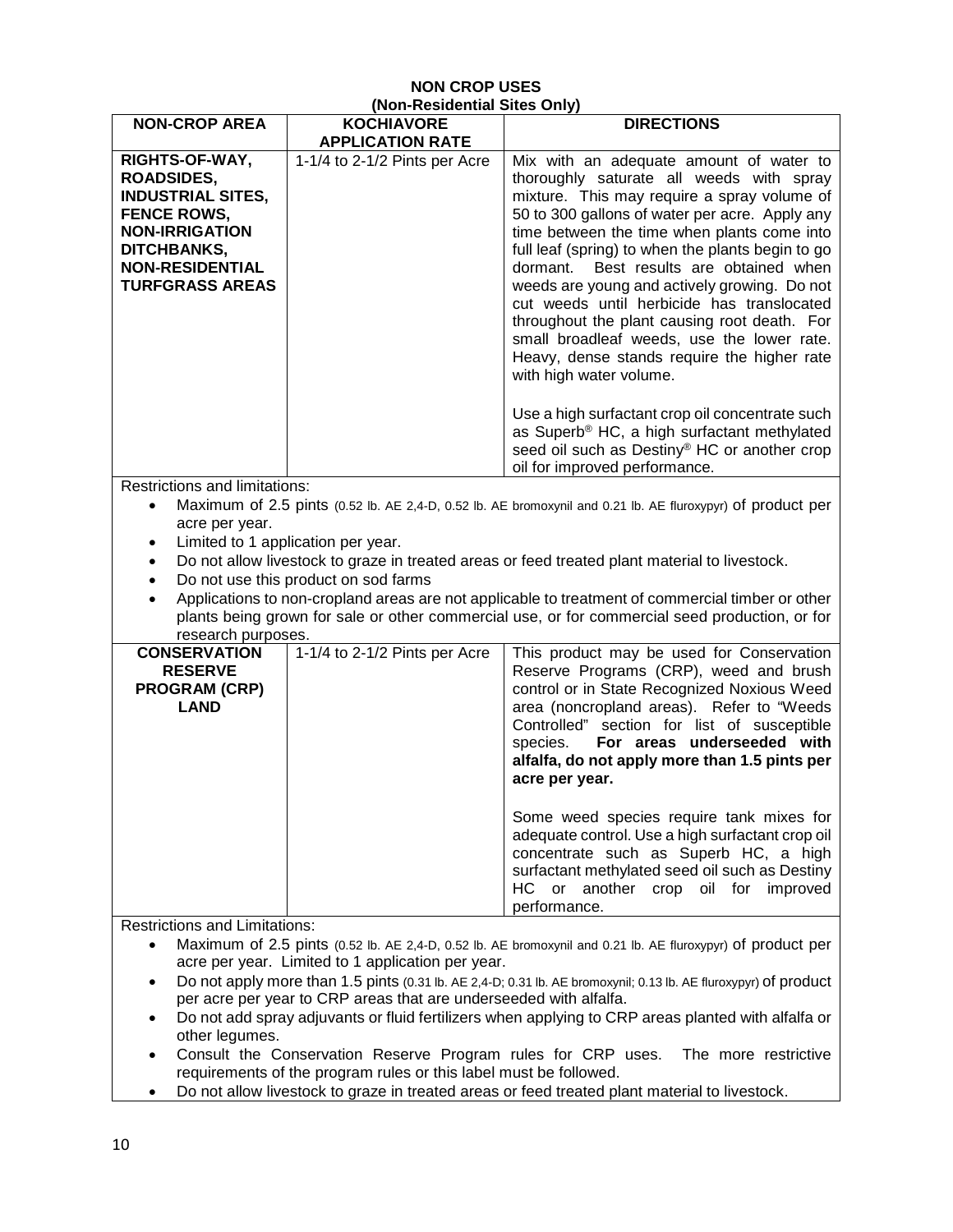| <b>FALLOWLAND</b> | 1-1/4 to 2-1/2 Pints per Acre | Unless otherwise specified below, apply when<br>broadleaf weeds are up to the 8-leaf stage, 4<br>inches in height or 2 inches in diameter,<br>whichever comes first. Apply to grasses from<br>the 3-leaf stage. Use the higher application<br>rate for less susceptible weeds.                                                                                                                                                                                                                                                                                                                                                                                                            |
|-------------------|-------------------------------|-------------------------------------------------------------------------------------------------------------------------------------------------------------------------------------------------------------------------------------------------------------------------------------------------------------------------------------------------------------------------------------------------------------------------------------------------------------------------------------------------------------------------------------------------------------------------------------------------------------------------------------------------------------------------------------------|
|                   |                               | Use a high surfactant crop oil concentrate such<br>as Superb HC, a high surfactant methylated<br>seed oil such as Destiny HC or another crop oil<br>for improved performance.                                                                                                                                                                                                                                                                                                                                                                                                                                                                                                             |
|                   |                               | Kochia seedlings less than 4 inches tall<br>(including ALS resistant biotypes) will be<br>controlled using the 1.25 pint per acre rate.<br>However, when conditions for control are less<br>favorable, such as under drought or cool<br>temperature, a rate of 1.5 pints per acre will<br>provide more consistent control of kochia<br>seedlings 1 to 4 inches tall. For more<br>consistent control of small kochia, apply when<br>the plants are at least 1 inch tall. A rate of 1.5<br>pints per acre should be used for optimal<br>control of dicamba tolerant kochia populations<br>(refer to the "Management of Kochia Biotypes"<br>in the "Application Information" section above). |

Restrictions and Limitations:

- Do not allow livestock to graze in treated areas or feed treated grass to livestock.
- Limited to two applications per year.
- Minimum of 30 days between applications.
- Do not apply more than 2-1/2 pints (0.52 lb. AE 2,4-D, 0.52 lb. AE bromoxynil and 0.21 lb. AE fluroxypyr) of this product per acre per application.

## **STORAGE AND DISPOSAL**

#### **Prohibitions**

Do not contaminate water, food, or feed by storage and disposal.

#### **Pesticide Handling**

Store in original containers only. Keep container closed when not in use. Do not store near food or feed. In case of spill or leak on floor or paved surfaces, soak up with sand, earth, or synthetic absorbent.

Remove to chemical waste area. DO NOT ALLOW PRODUCT TO FREEZE.

#### **Pesticide Disposal**

Pesticide wastes are acutely hazardous. Improper disposal of excess pesticide, spray mixture, or rinsate is a violation of Federal law. If these wastes cannot be disposed of by use according to label instructions, contact your State Pesticide or Environmental Control Agency, or the Hazardous Waste Representative at the nearest EPA Regional Office for guidance.

**Container Disposal:** Use label language appropriate for container size and type.

**Nonrefillable containers.** Do not reuse or refill this container. Clean container promptly after emptying. **Nonrefillable container equal to or less than 5 gallons.** Triple rinse as follows: Empty the remaining contents into application equipment or a mix tank and drain for 10 seconds after the flow begins to drip. Fill the container ¼ full with water and recap. Shake for 10 seconds. Pour rinsate into application equipment or a mix tank or store rinsate for later use or disposal. Drain for 10 seconds after the flow begins to drip. Repeat this procedure two more times. Then offer for recycling or reconditioning, or puncture and dispose of in a sanitary landfill, or by incineration, or, if allowed by state and local authorities, by burning. If burned, stay out of smoke.

**Nonrefillable container greater than 5 gallons.** Triple rinse as follows: Empty the remaining contents into application equipment or a mix tank. Fill the container ¼ full with water. Replace and tighten closures.